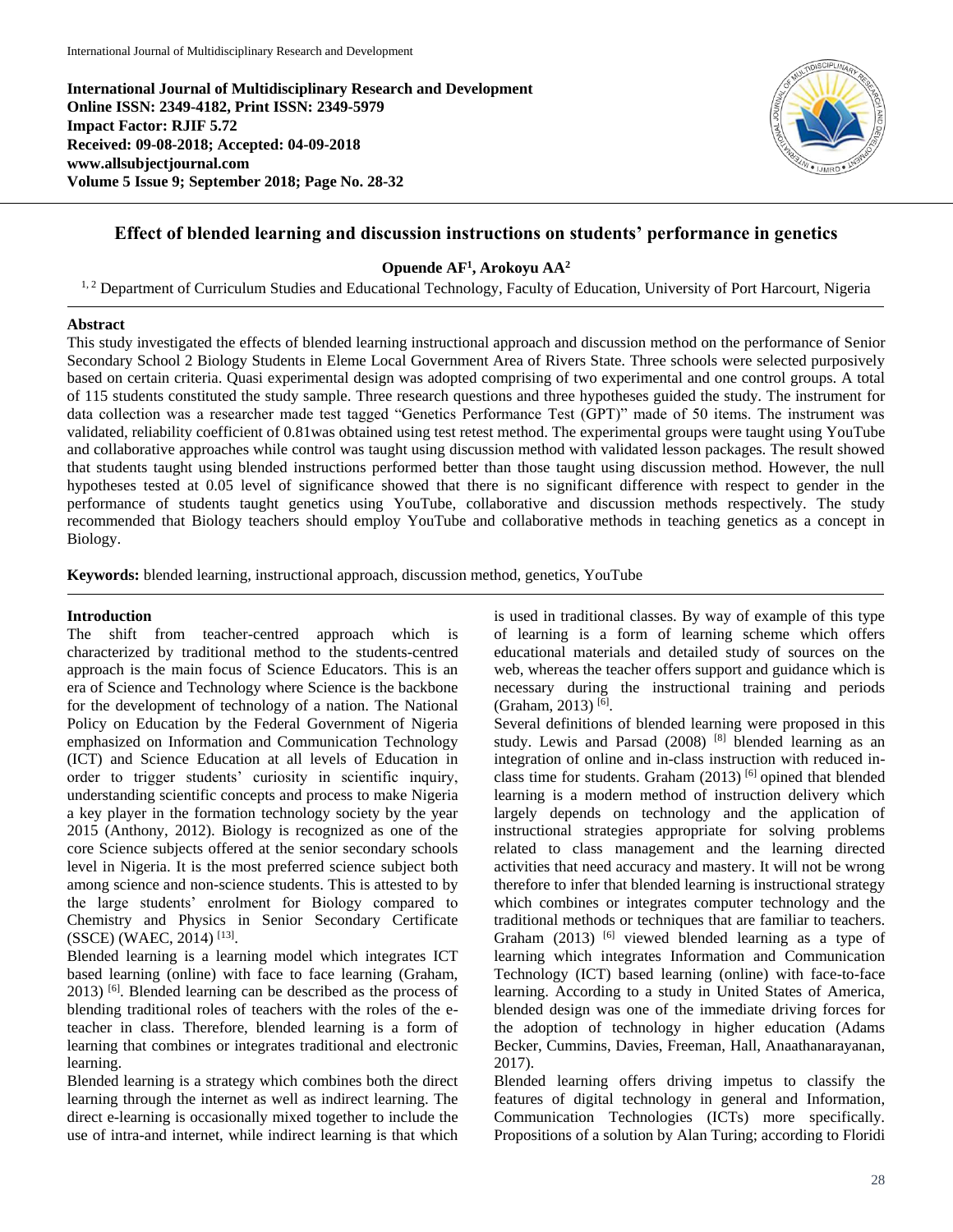$(2014)$ <sup>[5]</sup>, digital information communication technologies is capable of processing information independently in a way similar to humans and other Biological lives. Information Communication Technologies can as well pass information to one another without human interruption, but as programmed by humans (Floridi, 2014) <sup>[5]</sup>. Now than ever before, the educational world is controlled by information and the world economies rely squarely on that asset. Thus the world is perceived to be blended also and the blend is so overwhelming to the extent that individuals' constituents of the blend are difficult to see anymore. Again Floridi (2014)  $[5]$  is of the opinion that the world can now be seen as an "infosphere" just like biosphere in which humans inhabit as "inforgs", that the reality is obvious movement and transition from the physical and unchangeable to those things with which humans interact. Studies on blended learning pointed to the fact that blended learning results in enhancement of students' performance, (Means, Toyama, Murphy & Baki, 2013) [9]. Educators prefer to involve Computer in instructional delivery in education believing that using computer will be an advantage due to the fact that the Computer is more effective as an educational device or tool compared with other tools (Dringus & Seagull, 2015; Bloemer & Swan, 2015)<sup>[4]</sup>. Computer offers students the opportunity to educate themselves, provides assistance for students who have learning difficulties in an attractive way. The traditional educational system present the teacher as the major reservoir and key player in teaching and learning, and that the entire operation of teaching falls completely on the teacher. However, in blended learning, teachers represent one of the tools that are provided by the educational sector in this case Ministry of Education.

### **Aim and objectives of the study**

The aim of the study is to investigate effects of blended instructions (YouTube, collaborative) and discussion instruction on the performance of secondary school students in genetics in Rivers State. Specifically, the study sought to:

- 1. Compare the performance of students taught using YouTube, collaborative and discussion methods in genetics.
- 2. Investigate the mean performance of male students taught genetics using YouTube and discussion methods.
- 3. Investigate if the mean performance of female students taught genetics using YouTube differ from the female counterparts taught using discussion method.

### **Research questions**

The study was guided by the following research questions;

- 1. What is the difference in the performance of the students taught genetics with YouTube, collaborative and discussion instructions?
- 2. How does the performance of male students taught genetics using YouTube instruction differ when taught

using discussion method?

3. What is the mean difference in the performance of female students taught using YouTube when taught using discussion method?

#### **Research hypotheses**

## **The following null hypotheses were generated to guide the study**

- **H01:** There is no significant difference in the performance of students taught genetics using YouTube, collaborative and discussion instructions.
- **H02:** There is no significant difference in the mean score of male students taught genetics using YouTube and when taught using discussion method.
- **H03:** There is no significant difference in the mean scores of female students taught using YouTube and when taught using discussion method.

### **Methodology**

Quasi-experimental, non-randomized pretest, posttest design was adopted. The experimental and control groups were in their intact classes. All Senior Secondary School Two (SS2) Biology students in Eleme Local Government Area totaling 280 (source: School Register) constituted the study population. Purposive sampling technique was adopted to select 3 schools. 115 students constituted the sample size randomly assigned three groups: two experimental and one control groups respectively. The experimented groups were taught using blended learning instructions namely; YouTube and collaborative while the control was taught using discussion method.

Research instrument tagged "Genetics Achievement Test (GAT)" constructed by the researcher made up of 50 items was used to collect data. The instrument was validated by experts in Genetics and Science Education with a reliability coefficient of 0.81. Genetics Achievement Test (GAT) was administered as pretest before treatment. The samples were taught the concept of genetics using a prepared and validated lesson packages in the three selected schools for three weeks. At the expiration of three weeks, the three groups were post tested with re-shuffled GAT. The test scripts were retrieved and counted on the spot by both the researcher.

Data obtained were analyzed using mean and standard deviation for research questions and analysis of covariance (ANCOVA) to test the significant difference (hypotheses).

#### **Results and Discussions**

The following results were obtained:

#### **Research Question 1**

What is the difference in the performance of the students taught genetics with discussion method, YouTube and collaborative instructions?

Table 1: Mean score of the students taught genetics with discussion differ from those taught using YouTube and collaborative instructions.

| Model         | N  | Pre-test<br>Mean | ${\bf SD}$ | <b>Post Test Mean</b> | SD    | <b>Gain Mean</b> | SD    |
|---------------|----|------------------|------------|-----------------------|-------|------------------|-------|
| YouTube       | 46 | 28.39            | .92        | 57.65                 | 14.39 | 29.26            | 20.89 |
| Collaborative | 38 | 22.21            | 8.11       | 43.68                 | 10.98 | 21.47            |       |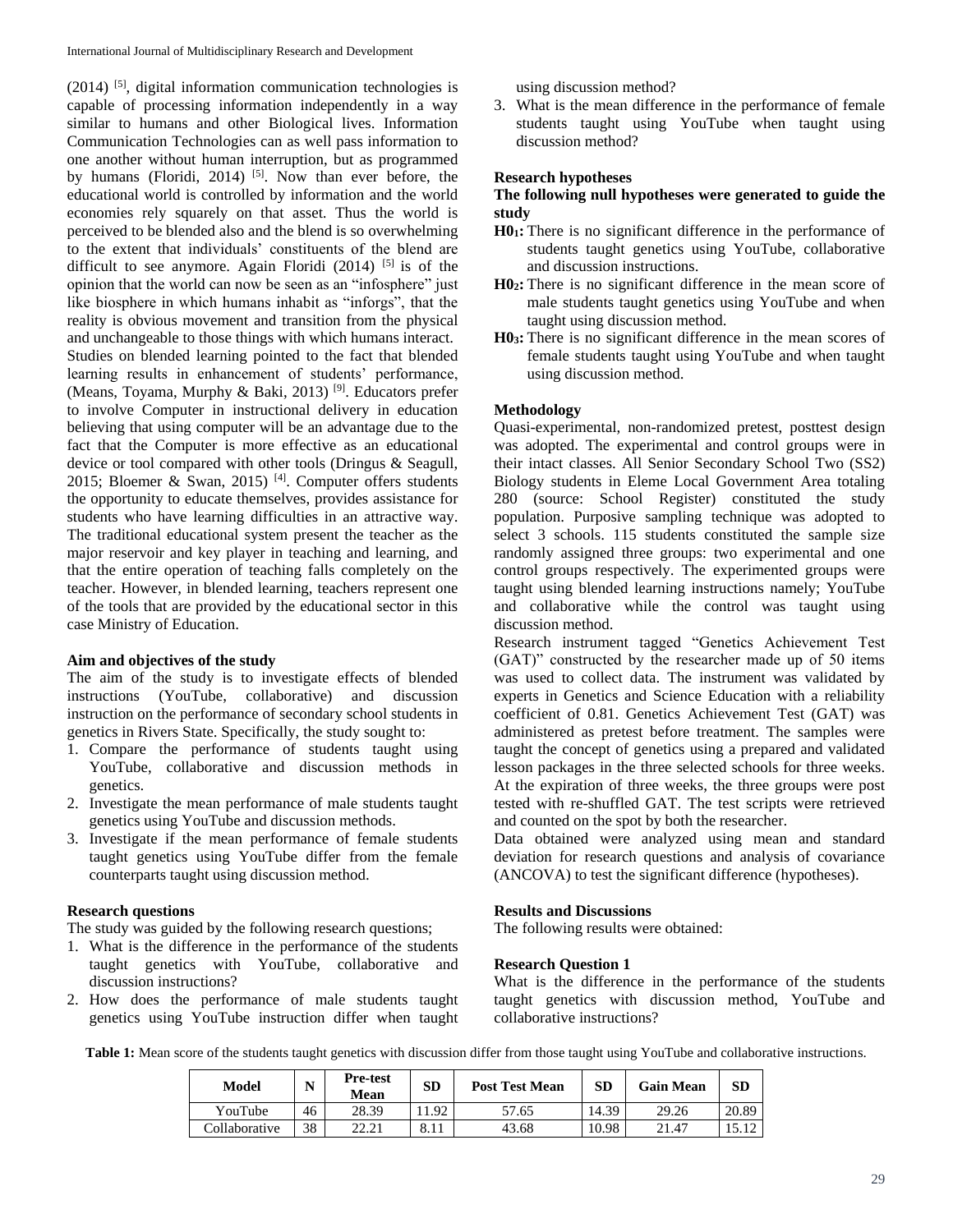



**Fig 1:** Mean scores of students based on mode of instruction

Table 1 showed that mean gain score by students taught using YouTube was 20.89, those taught using collaborative method was 15.12 while those taught using discussion method has 9.42.

#### **Research Question 2**

How does the performance of male students taught genetics using YouTube instruction differs from their male 0counterparts taught using discussion method?

**Table 2:** Performance mean and standard deviation scores of male students taught genetics using YouTube and their male counterparts taught using discussion method.

| Model                            | $Sex$ N |  | <b>Pre-test</b><br>Mean | SD    | <b>Post Test</b><br>Mean | SD | Gain<br><b>Mean</b> | <b>SD</b>         |
|----------------------------------|---------|--|-------------------------|-------|--------------------------|----|---------------------|-------------------|
| YouTube                          | Male 18 |  | 32.67                   | 13.00 | 60.78                    |    |                     | 13.41 28.11 21.43 |
| Discussion   Male   16           |         |  | 22.00                   | 10.35 | 34.88                    |    | 12.98 12.88         | 8.79              |
| <b>Source:</b> Field work (2018) |         |  |                         |       |                          |    |                     |                   |



**Fig 2:** Mean scores of the male students taught using Youtube and Discussion modes

Table 2 shows that the mean gain of the male students taught using YouTube was 28.11 whereas the male students taught using discussion had a mean learning gain of 12.88.

## **Research Question 3**

What is the mean difference in the performance of female students taught genetics using YouTube and their Female. Counterparts taught using discussion method?

**Table 3:** Mean difference in the performance scores of the female students taught genetics using YouTube and their female counterparts taught using discussion method.

| <b>Model</b>                   | <b>Sex</b> |  | <b>Pre-test</b><br>Mean | SD    | $\sim$   Post Test   SD   $\sim$<br>Mean |       | Gain<br>Mean | <b>SD</b> |  |
|--------------------------------|------------|--|-------------------------|-------|------------------------------------------|-------|--------------|-----------|--|
| YouTube Female28               |            |  | 25.64                   | 10.51 | 55.64                                    | 14.87 | 30.00        | 20.91     |  |
| DiscussionFemale <sup>15</sup> |            |  | 23.33                   | 11.33 | 32.80                                    | 17.08 | 9.47         | 10.07     |  |
| $Saurco$ Eigld work (2018)     |            |  |                         |       |                                          |       |              |           |  |

*Source***:** Field work (2018)



**Fig 3:** Mean scores of female students taught using Youtube and Discussion modes

Table 3 shows that the mean gain of the female students taught using YouTube was 30.00 whereas the mean gain of female students taught using discussion method was 9.47.

#### **Hypothesis 1**

There is no significant difference in the performance of students taught genetics with YouTube, collaborative and discussion instruction.

**Table 4:** Summary of ANCOVA on the difference between the performance mean score of the students taught genetics with discussion and those taught using YouTube and collaborative instruction

| <b>Source</b>   | Type III sum of <br>df<br>squares |     | Mean<br>square | <b>F</b> -test | Sig  |
|-----------------|-----------------------------------|-----|----------------|----------------|------|
| Corrected model | 11041.540                         | 3   | 3680.513       | 20.080         | .005 |
| Intercept       | 32416.355                         |     | 32416.355      | 178.857        | .000 |
| Pretest         | 76.747                            |     | 76.747         | .419           | .519 |
| Treatment       | 9876.476                          | 2   | 4938.238       | 26.942         | .000 |
| Error           | 20345.382                         | 111 | 283.292        |                |      |
| Total           | 281396.000                        | 115 |                |                |      |
| Corrected total | 31386.922                         | 114 |                |                |      |

Table 4 shows that there is significant difference between the performance mean score of the students taught genetics with discussion and those taught using YouTube and collaborative instruction ( $p < 0.05$ ). Hence, null hypothesis one (HO<sub>1</sub>) was rejected at 0.05 level of significance.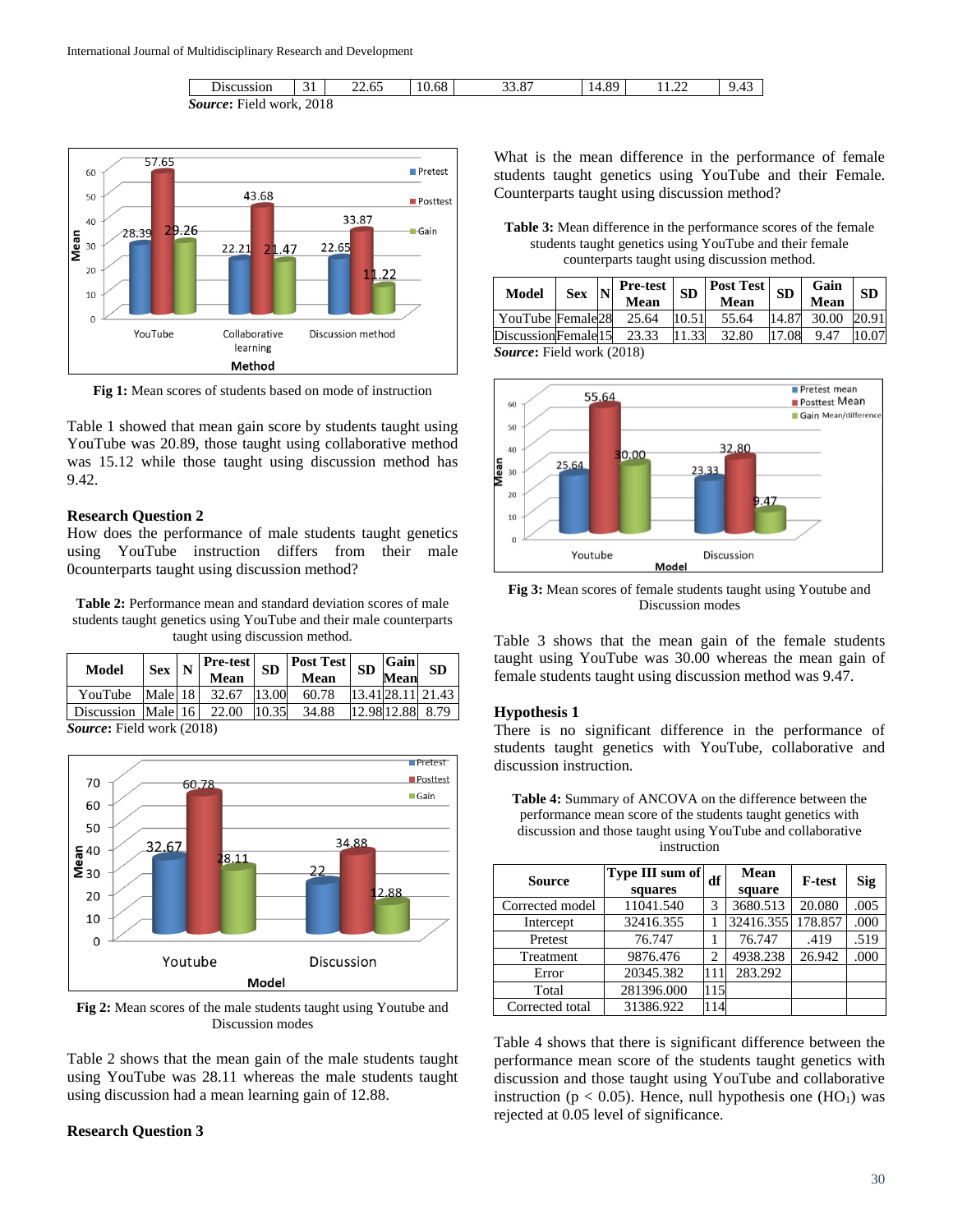#### **Hypothesis 2**

There is no significant difference in the mean score of male

students taught genetics using YouTube and their male counterparts taught using discussion method.

**Table 5:** Summary of ANCOVA on the difference between the performance mean score of male students taught genetics using YouTube and those taught discussion method

| <b>Source</b>    | <b>Type III sum of squares</b> | df | <b>Mean square</b> | <b>F</b> -test | Sig   |
|------------------|--------------------------------|----|--------------------|----------------|-------|
| Corrected model  | 5751.060                       |    | 2875.530           | 16.157         | 0.000 |
| Intercept        | 10073.807                      |    | 10073.807          | 56.603         | .000  |
| Pretest          | 67.686                         |    | 67.686             | .380           | .542  |
| Treatment (male) | 4215.685                       |    | 4215.685           | 23.687         | .000  |
| Error            | 5517.175                       | 31 | 177.973            |                |       |
| Total            | 91536.000                      | 34 |                    |                |       |
| Corrected total  | 11268.235                      | 33 |                    |                |       |

Table 5 shows that there is significant difference between the performance mean score of male students taught genetics using YouTube instruction and those taught using discussion method,  $p < .05$ . The null hypothesis 2 was rejected at 0.05 alpha level.

#### **Hypothesis 3**

There is no significant difference between the performance scores of the female students taught genetics using YouTube and their female counterparts taught using discussion method.

**Table 6:** Summary of ANCOVA on the difference between the performance mean score of female students taught genetics using YouTube and their female counterparts taught using discussion method

| <b>Source</b>   | Type III sum<br>of squares | df | <b>Mean</b><br>square | <b>F-test</b> | <b>Sig</b> |
|-----------------|----------------------------|----|-----------------------|---------------|------------|
| Corrected model | 5233.290                   | 2  | 2616.645              | 10.553        | .000       |
| Intercept       | 10639.006                  |    | 10639.006             | 42.907        | .000       |
| Pretest         | 136.677                    |    | 136.677               | .551          | .462       |
| Treatment       | 4870.798                   |    | 4870.798              | 19.644        | .000       |
| Error           | 9918.152                   | 40 | 247.954               |               |            |
| Total           | 112884.000                 | 43 |                       |               |            |
| Corrected total | 15151.442                  | 42 |                       |               |            |

Table 6 shows that there is significant difference between the performance mean score of male students taught genetics using YouTube instruction and those taught using discussion method,  $p < 0.05$ . The null hypothesis 3 was rejected at 0.05 alpha level.

#### **Discussion**

The study reveals that students taught genetics using YouTube and collaborative approaches performed better than those taught using discussion method (Table 1). This was consistent with the findings of Wang, Wu, Chen & Spector (2013) which opined that YouTube possess a great potential in the learning and teaching of science subjects. Table 2 revealed that male students taught using YouTube performed better than their male counterparts taught using discussion approach. The mean gain difference noticed could be attributed to the fact that YouTube method did not subject to the position of passivity due to the use of ICT. The female students taught using YouTube also performed better than their female counterparts taught using discussion method (Table 3).

Table 4, 5 and 6 rejects the hypothesis that there is no

significant difference in the performance of students taught genetics using YouTube, collaborative instructions and their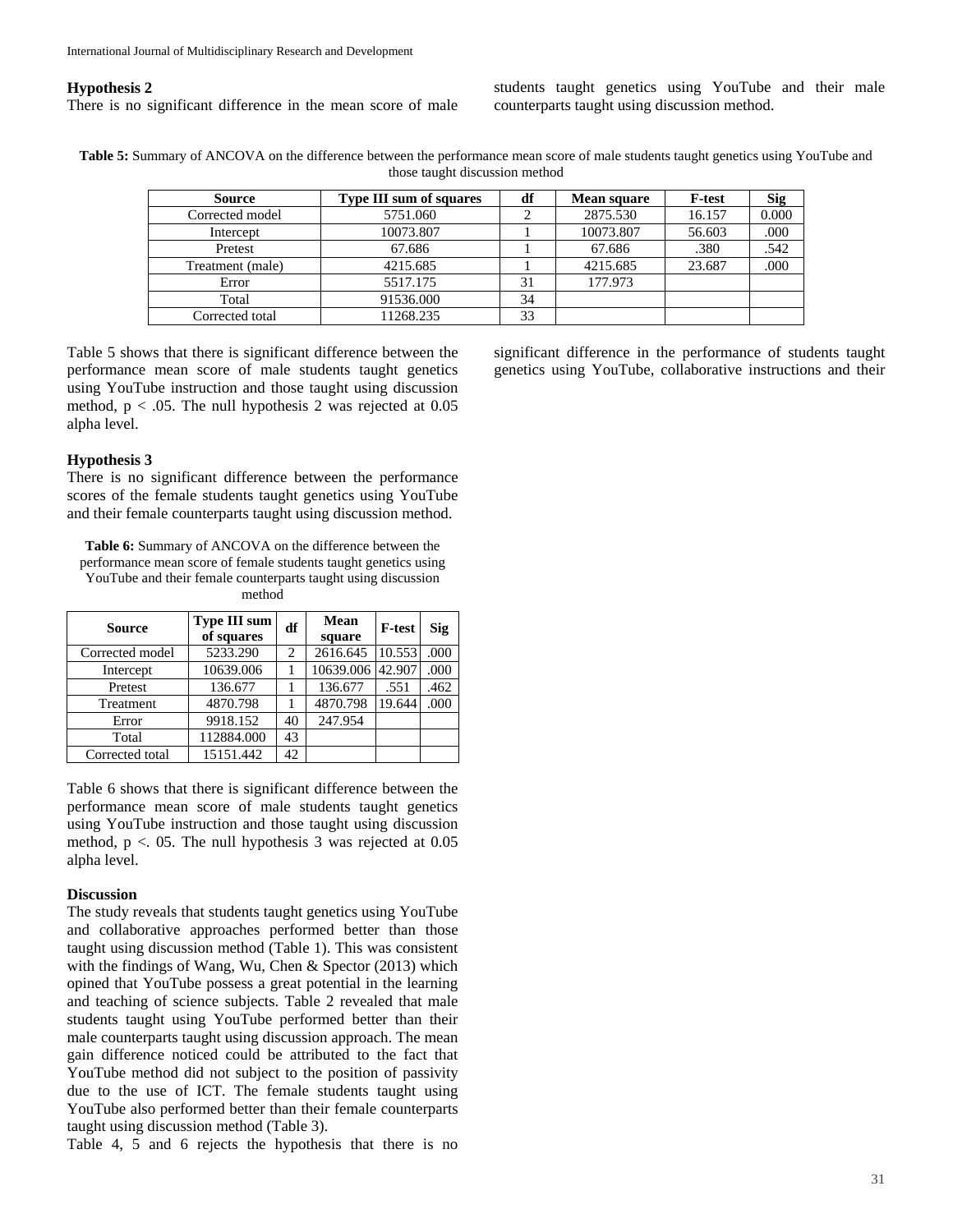discussion methods respectively as well as no gender difference with respect to the methods used in the teaching of the concept. This result is in consistent with the findings of Arokoyu & Nna (2012) which reported that the method of teaching a particular concept in science could enhance the performance of the students under investigation. However, the result is also consistent with the study carried out by Obomanu, Nwanekezi  $&$  Ekineh (2014) who opined that there is significant difference between the students taught ecology using collaborative method and their counterpart taught using discussion method. The study shows a significant difference between the performance scores of the students taught using YouTube and those taught using discussion and collaborative methods.

## **Conclusion**

From the findings of this study, the following conclusion was made: Youtube and collaborative methods of teaching Genetics helped the students performance in the concept. Again, there was no significant difference between the achievement mean score of the student taught Genetics with discussion and those taught using Youtube and collaborative methods. Also, there was no significant difference between the achievement mean score of male students taught genetics using Youtube instruction and their counterparts taught using discussion method. However, there was significant difference between the achievement scores of the female students taught Genetics using Youtube and their female counterparts taught using discussion method.

## **References**

- 1. Adams Becker S, Cummins M, Davis A, Hall Giesinger C, Ananthanarayanan V. NMC horizon report Higher Education. Austin: The New Media Consortium, 2017.
- 2. Anthon O. Challenges of effective use of ICT as a tool for implementing the UBE scheme,  $53<sup>rd</sup>$  annual conference of science teachers association of Nigeria (STAN). Ibadan: HEBN publishers, 2012.
- 3. Arokoyu AA, Nna PJ. Creativity and process skills for self-reliance using demonstration approach of teaching. ARPN Journal of Science and Tech, 2012, 2(11).
- 4. Dringus LP, Seagull AB. A five year study of sustaining blended learning initiatives to enhance academic engagement in computer and information science campus courses. In blended learning: Research perspectives. Edited by A.G Picciano, C.D. Dziuban, and C.R. New York: Routledge. 2015; 2:122 -140.